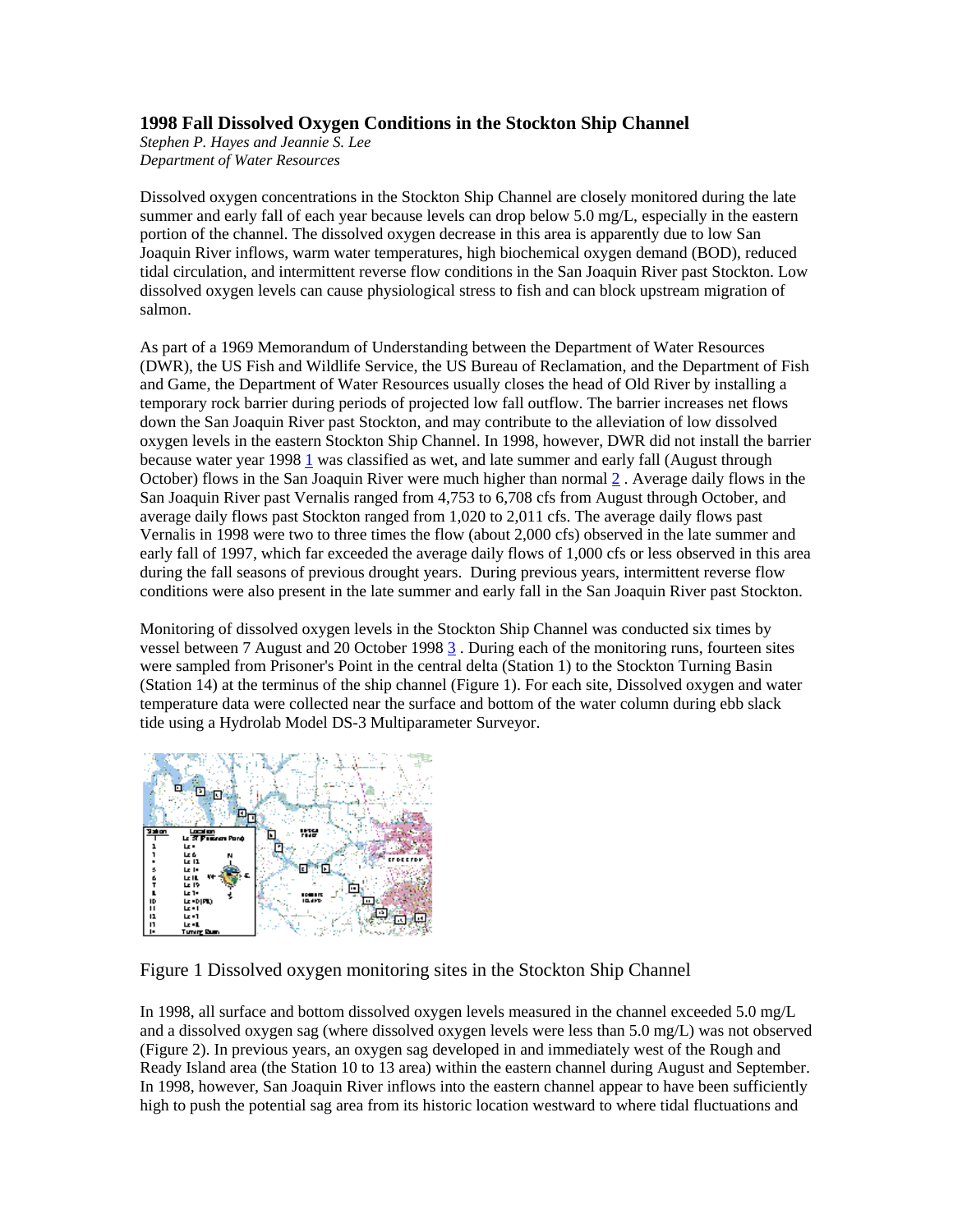mixing maintained higher dissolved oxygen levels. The higher flows from the San Joaquin River into the channel immediately east of Rough and Ready Island also resulted in reduced residence times in this area, and potentially permitted greater dissolved oxygen saturation within the extreme eastern channel.





Despite improved flow conditions within the channel, a dissolved oxygen depression (an area within the channel where dissolved oxygen levels ranged from 5.0 to 6.0 mg/L) did exist within the system in 1998. Monitoring from August through early September 1998 showed a depression existed from Columbia Cut (Station 5) to Fourteen Mile Slough (Station 9). On 7 August, the lowest dissolved oxygen levels in the channel were measured from Columbia Cut to the west of Turner Cut (Station 7). On 21 August and 8 September, the dissolved oxygen depression shifted eastward to the area from the eastern end of Columbia Cut (Station 6) to Fourteen Mile Slough. These areas are consistently west of the historic sag area described previously.

The August and early September dissolved oxygen depression within the channel appears to be partly due to warm water temperatures. Water temperatures throughout the channel ranged from 24-26  $^{\circ}$ C on 7 August, 22-24 °C on 21 August, and 23-25 °C on 8 September. The well-established inverse relationship between dissolved oxygen level and water temperature (higher water temperature, lower dissolved oxygen level 4 ) applies here. At the range of water temperature values recorded in the late summer of 1998 (22-26 °C), dissolved oxygen levels have been low (less than 5.0 mg/L) in the eastern channel during the late summer in previous years.

In past years, intermittent reverse flow conditions past Stockton appeared to contribute to low summer and fall dissolved oxygen conditions in the eastern channel. In late summer and early fall 1998, however, reverse flow conditions past Stockton were absent because of the high San Joaquin River flows described previously. In fact, average daily flows past Stockton ranged from 1,003 to 1,979 cfs from August through mid-September. Thus, reverse flow conditions in the San Joaquin River past